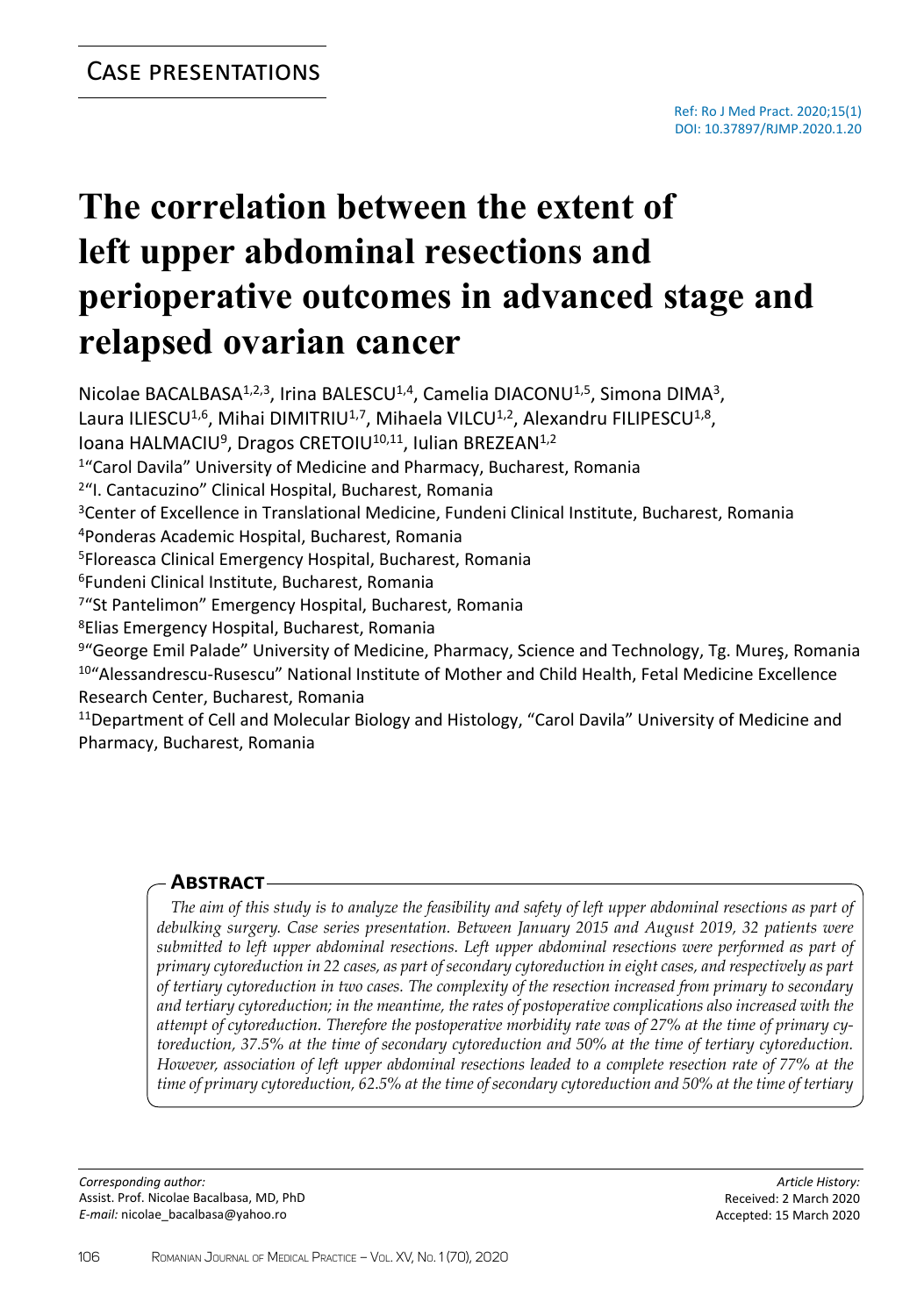*cytoreduction. Conclusions. Left upper abdominal resections might increase the rates of complete debulking in the setting of advanced stage or relapsed ovarian cancer. However the complexity of procedures and the risk of postoperative complications increase with the number of attempts of debulking.*

**Keywords:** left upper abdominal resections, debulking surgery, advanced stage or relapsed ovarian cancer

## **INTRODUCTION**

Ovarian cancer is characterized by a high capacity of spread via peritoneal, lymphatic or hematogenous route, leading to the apparition of disseminated lesions even from the time of the initial diagnostic (1-4). In consequence, in such cases, extended resections might be needed in order to increase the rates of complete debulking surgery in the setting of both advanced stage and relapsed ovarian cancer (5-7). When it comes to the development of distant abdominal involvement in advanced stage or recurrent ovarian cancer, it seems that the left upper abdomen is frequently affected. In this respect, a significant number of cases will necessitate performing extended resections at this level (8-11). The aim of the current paper is to investigate the feasibility and safety of left upper abdominal resections in advanced stage or recurrent ovarian cancer, and to study the correlation ship between the degree of complexity and the perioperative outcomes of these procedures.

## **MATERIAL AND METHODS**

Patients diagnosed with uterine neuroendocrine tumors (NET) from 1985 to present were included and were classified according to the International Federation of Obstetrics and Gynecology (FIGO) classification in early stage disease (stages I-II) and advanced stages (stages III-IV). Medline research of the English literature between 1982 and 2020 was performed, all articles with the keywords "uterine", "neuroendocrine" "cancer" and "tumor" being reviewed. Further on, all related papers included in their reference list were also reviewed. Due to the extreme rarity of this pathology, case reports and small case series were also included.

#### **CASE SERIES PRESENTATION**

After obtaining the approval of the ethical committee (no 157/2019), data of patients submitted to debulking surgery for advanced stage or relapsed ovarian cancer were retrospectively reviewed. Between January 2015 and August 2019, 108 such cases were identified. Among these cases there were 32 patients who necessitated left upper abdominal resections in order to maximize the debulking effort. All cases were staged according to the Federation of Obstetrics and Gynecology (FIGO) 2014 system (12) while all postoperative complications were classified according to Dindo-Clavien scale (13). Debulking surgery was considered as complete (R0) if no visible residual disease was found at the end of resection, R1 if the maximal residual volume was smaller than 0.5 cm and R2 if the residual volume was larger than 0.5 cm. In all cases debulking surgery to no visible residual disease was tempted.

Among the 108 patients who were initially analyzed, there were 85 patients submitted to primary cytoreduction, 21 cases submitted to secondary cytoreduction and three cases submitted to tertiary cytoreduction. Left upper abdominal resections were performed as part of the debulking effort in 22 cases at the time of primary cytoreduction (25.8%), in eight cases as part of secondary cytoreduction (38.1%) and in two cases as part of tertiary cytoreduction (66.6%).

The mean age of patients submitted to left upper abdominal resections as part of primary cytoreduction was of 51.6 years (range=36-62 years), all of them being initially staged as IIIC FIGO lesions. Ascites was present at the time of initial surgery in nine cases, the mean volume being of 1,800 ml (range = 500-4,000 ml). As for the histopathological types, there were 17 cases diagnosed with serous ovarian adenocarcinomas, three cases with mucinous ovarian carcinomas and other two cases with clear cell ovarian carcinomas. Details of patients submitted to left upper abdominal resections as part of primary cytoreduction are presented in the Table 1.

Although debulking surgery to no residual disease was tempted in all cases, R0 resections were feasible in 17 cases (77%), other five cases being submitted to R1 resections (3 cases) and respectively to R2 resection (2 cases); most often the site of the residual disease was represented by the mesentery of the small bowel (in 3 cases) followed by the presence of infiltrative adenopathic lesions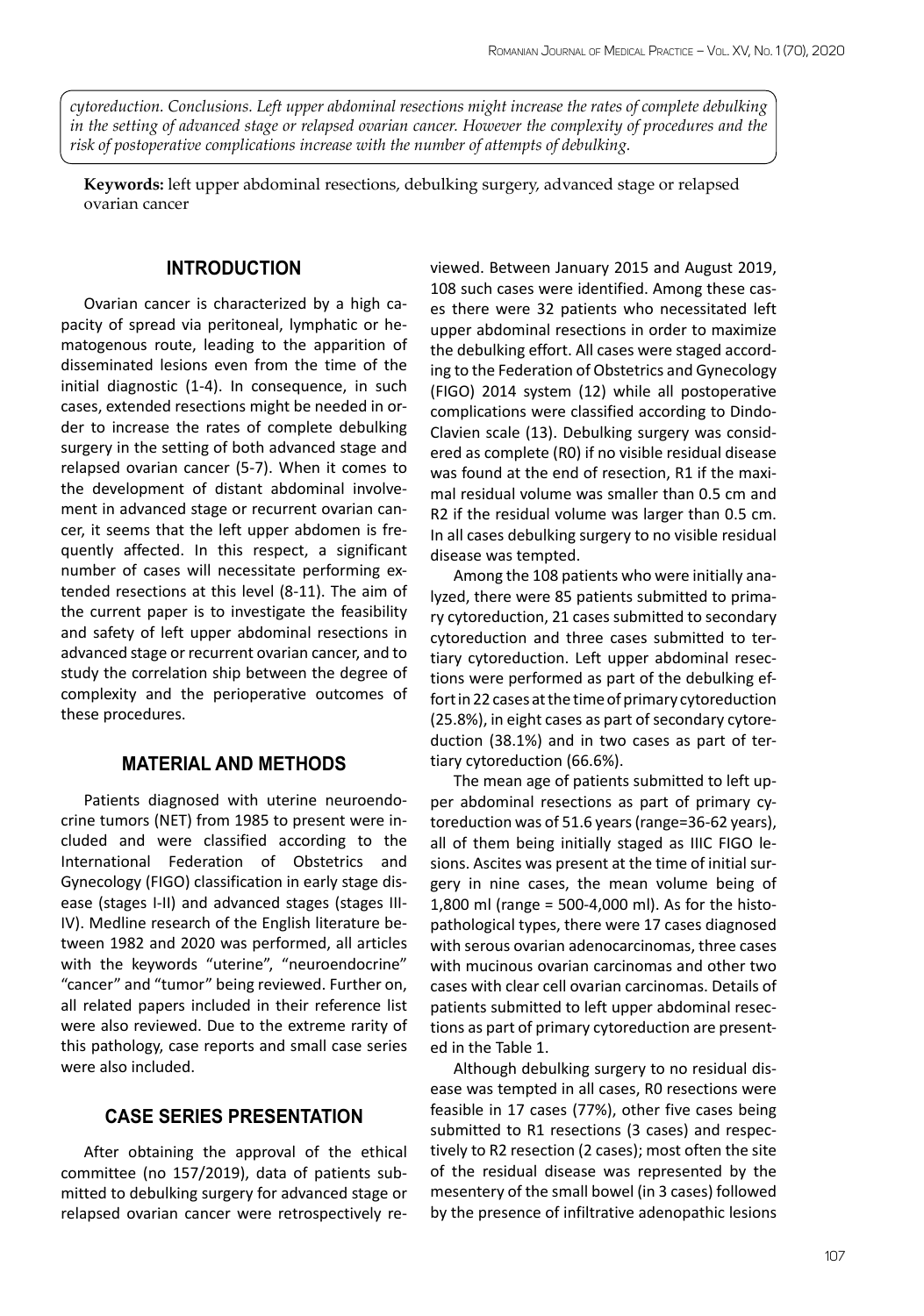| <b>TABLE 1.</b> Data of patients submitted to left upper |  |
|----------------------------------------------------------|--|
| abdominal resections as part of primary cytoreduction    |  |

| Parameter                      | No. of cases   |
|--------------------------------|----------------|
| FIGO stage                     |                |
| IIIC                           | 22             |
| Ascites                        |                |
| Yes                            | 9              |
| No                             | 13             |
| Histopathological subtype      |                |
| Serous                         | 17             |
| <b>Mucinous</b>                | 3              |
| Clear cell                     | $\mathfrak{p}$ |
| Degree of differentiation      |                |
| G1                             | 9              |
| G <sub>2</sub>                 | 6              |
| G3                             | 7              |
| Type of resection              |                |
| R <sub>0</sub>                 | 17             |
| R1                             | 3              |
| R <sub>2</sub>                 | 2              |
| Left upper abdominal resection |                |
| Peritoneum                     | 17             |
| Diaphragm resection            | 9              |
| Splenectomy                    | 8              |
| Left colectomy                 | 7              |
| Partial gastrectomy            | 3              |

at the level of the hepatic pedicle (in 2 cases). As for the types of visceral resections which were needed in the left upper abdomen, the most commonly encountered surgical procedures were represented by peritoneal and full thickness diaphragmatic resections followed by splenectomy (in 8 cases), left colectomy (in seven cases) and partial gastrectomy in three cases. Another important issue which should be analyzed is represented by the pattern of spread at the level of the left upper abdomen; therefore, in 15 cases the predominant pattern of spread was represented by the peritoneal route (leading to the development of disseminated nodules of peritoneal carcinomatosis) followed by the lymphatic route (in 5 cases) and by the hematogenous route in other two cases. Therefore, two of the eight cases in which splenectomy was needed proved to have a hematogenous involvement of the spleen and therefore, the final histopathological stage was of FIGO stage IV disease. However, in the remaining 20 cases the final classification was similar to the one which had been established by the imagistic studies (and was represented by FIGO stage IIIC of disease). When it comes to the postoperative outcomes, the overall morbidity was of 27%, the most commonly encountered complications being related to the development of pleural effusions (in three cases) followed by pneumothorax, postoperative bleeding and abdominal abscess (each in one case).

Therefore, according to Dindo - Clavien scale, there were two grade II complications, two grade III complications and other two grade IV complications (both the case that developed postoperative bleeding and the case that developed a postoperative abdominal abscess being submitted to re-operation). However, the overall mortality was null.

As for the cases submitted to left upper abdominal resections as part of secondary cytoreduction, the mean age was of 63 years (range  $=$ 45-72 years), the median disease free survival after the initial cytoreduction being of 23 months (range = 15-32 months). Preoperative and intraoperative details are presented in Table 2.

*Table 2. Preoperative and intraoperative characteristics of patients submitted to left upper abdominal resections as part of secondary cytoreduction*

| Parameter                       | No. of cases |
|---------------------------------|--------------|
| Initial FIGO stage              |              |
| IIIC                            | 5            |
| IV                              | 3            |
| Histopathological subtype       |              |
| Serous                          | 6            |
| <b>Mucinous</b>                 | 2            |
| Degree of differentiation       |              |
| G1                              | 3            |
| G <sub>2</sub>                  | 4            |
| G3                              | 1            |
| Type of resection               |              |
| R0                              | 5            |
| R <sub>1</sub>                  | 1            |
| R <sub>2</sub>                  | 2            |
| Left upper abdominal resections |              |
| Peritoneum                      | 6            |
| Diaphragm resection             | 5            |
| Splenectomy                     | 5            |
| Left colectomy                  | 3            |
| Distal pancreatectomy           | 3            |
| Partial gastrectomy             | 2            |

As expected, the percent of patients submitted to R0 resections was smaller when compared to cases submitted to primary cytoreduction (62.5% versus 77%); the most commonly encountered sites presenting unresectable disease was represented by the mesentery, followed by liver pedicle and celiac trunk. As for the type of left upper abdominal involvement, the peritoneal route was predominant in 5 cases, the lymphatic route was incriminated in two cases and the hematogenous route was incriminated in one case. Two cases who necessitated the association of pancreatic resections presented splenic hylum lesions invading the pancreatic tail, while the third case presented a pancreatic tail hematogenous metastasis. Moreover, this case also associated a splenic hematogenous metastasis, a distal spleno-pancrea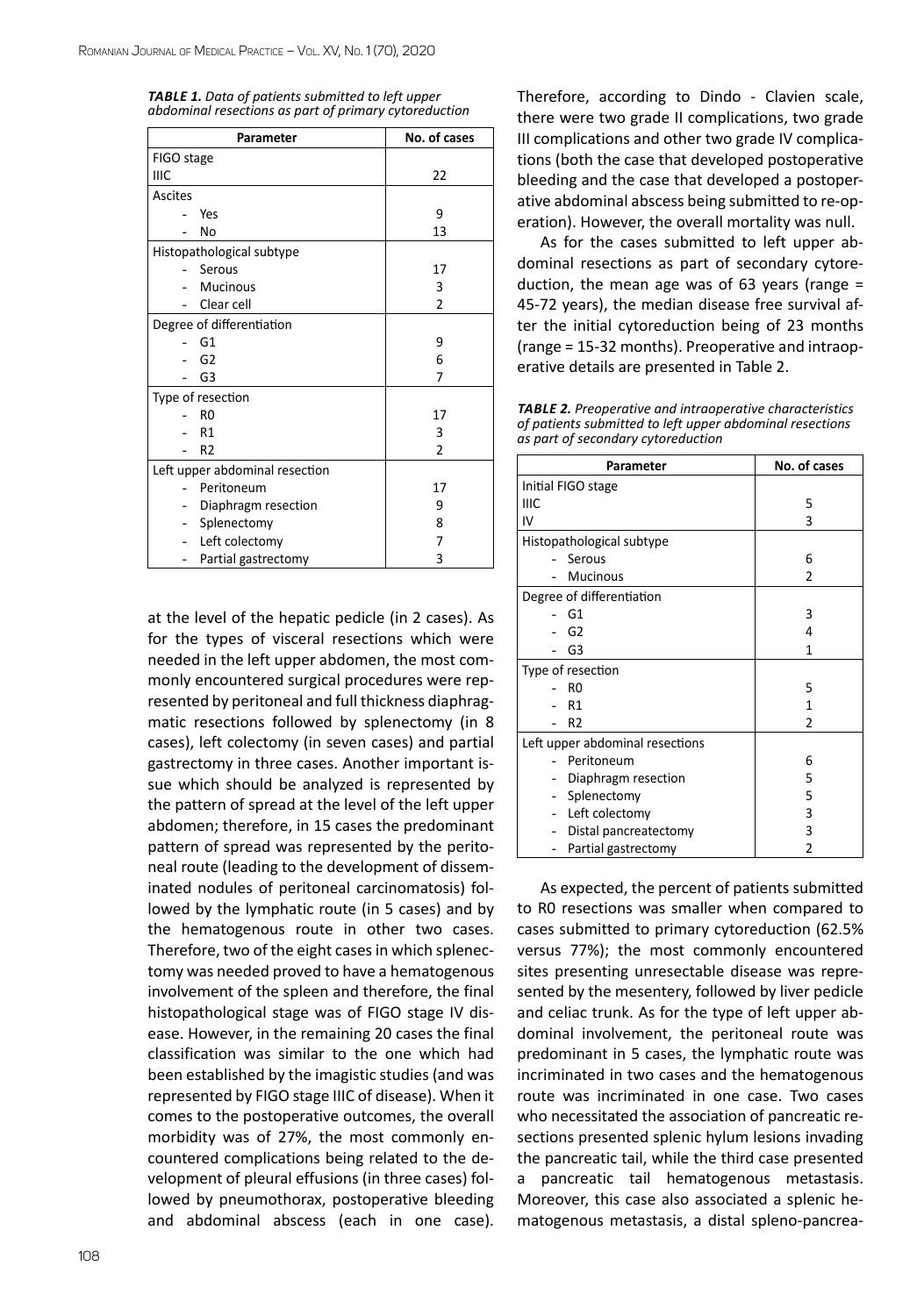tectomy being performed. Postoperative morbidity at the time of secondary cytoreduction was of 37.5% and consisted of two Dindo-Clavien grade III complications and one Dindo-Clavien grade IV complication; therefore re-operation was needed in one case due to postoperative bleeding after distal spleno-pancreatectomy; however the postoperative mortality was null.

As for cases in which left upper abdominal resections were needed as part of tertiary cytoreduction, two such cases were identified. Initially one case had been diagnosed with FIGO stage IIIC ovarian cancer while the second case had been diagnosed with FIGO stage IV ovarian cancer. In both cases R0 resections had been performed at the time of primary and respectively secondary cytoreduction; however, at the time of tertiary cytoreduction R0 resection was achieved in only one case (50%), the second case being submitted to an R2 resection due to the massive involvement of the hepatic pedicle. At this moment left upper abdominal resections consisted of splenectomy, partial left diaphragmatic resection and left colectomy in one case and respectively splenectomy en bloc with distal pancreatectomy, left colectomy, full thickness diaphragmatic resection and partial gastrectomy in the second case; however, the second case developed a pancreatic leak which required re-operation with poor outcomes, the patient being dead in the 34<sup>th</sup> postoperative day due to sepsis and multiple visceral failure.

As it can be observed from the data reported above, as expected, the per cent of patients who benefited from R0 resection reported a significant decrease from primary to secondary and tertiary cytoreduction (77% versus 62.5% versus 50%) while the rates of complex resections (defined by the need of performing multiple visceral resections including distal pancreatectomy, full thickness diaphragmatic resections and splenectomy) increased from primary to tertiary cytoreduction. In consequence, once the degree of complexity increased, the rates of postoperative morbidity and even mortality proportionally increased. However performing such extended left upper abdominal resections seems to be perfect feasible and justified in order to maximize the debulking effort, a single case being dead due to surgical complications.

### **DISCUSSION**

The effectiveness and safety of incorporating upper abdominal resections as part of debulking surgery for advanced stage of recurrent ovarian

cancer have been widely studied so far (14-18). Although initially it has been considered that the development of upper abdominal involvement is the sign of a more biologically aggressive disease, this hypothesis was rapidly destroyed by the studies which came to demonstrate that patients presenting upper abdominal involvement and who benefit from complete cytoreduction exhibit similar chances of long term survival when compared to cases presenting pelvic limited disease and significantly better outcomes when compared to cases in which although the upper abdominal involvement was diagnosed debulking effort did not comprised the lesions from the upper abdomen (15). Therefore increasing number of studies included patients submitted to different types of upper abdominal resections and demonstrated that although the rates of perioperative complications might report a certain increase, this is not a statistically significant one while the chances for long term survival are significantly improved (1,2,5-8).

However, an important number of patients diagnosed with upper abdominal involvement present tumoral invasion of unresectable structures, and therefore debulking effort to no residual disease is not feasible. Therefore, most often these sites are represented by the hepatic pedicle and celiac axis as well as the diffuse involvement of the mesentery of the small bowel (19). In such cases continuing the debulking effort although complete resection is not feasible is doubtable, different opinions being reported so far (11,20).

One of the most commonly encountered area of involvement in the upper abdomen is represented by the left upper abdominal quadrant, the tumoral spread occurring at this level via peritoneal, hematogenous or lymphatic route (3,21). In such cases malignant involvement might induce the necessity of performing extended resections including splenectomy, pancreatic tail resection, left coloectomy, peritonectomy, full thickness diaphragmatic resections and even partial gastrectomy.

One of the first studies which were conducted on the theme of left upper abdominal resections as part of debulking surgery for advanced stage or relapsed ovarian cancer was published by Hoffman et al. in 2007 (3). The study included six patients submitted to surgery between 2002 and 2004 at the Division of Gynecologic Oncology University of South Florida, United States of America. In all cases en bloc resection of the omentum, gastro-colic ligament, colon and spleen was needed in order to achieve maximal debulking effort while in other two cases distal pancreatectomy and partial gas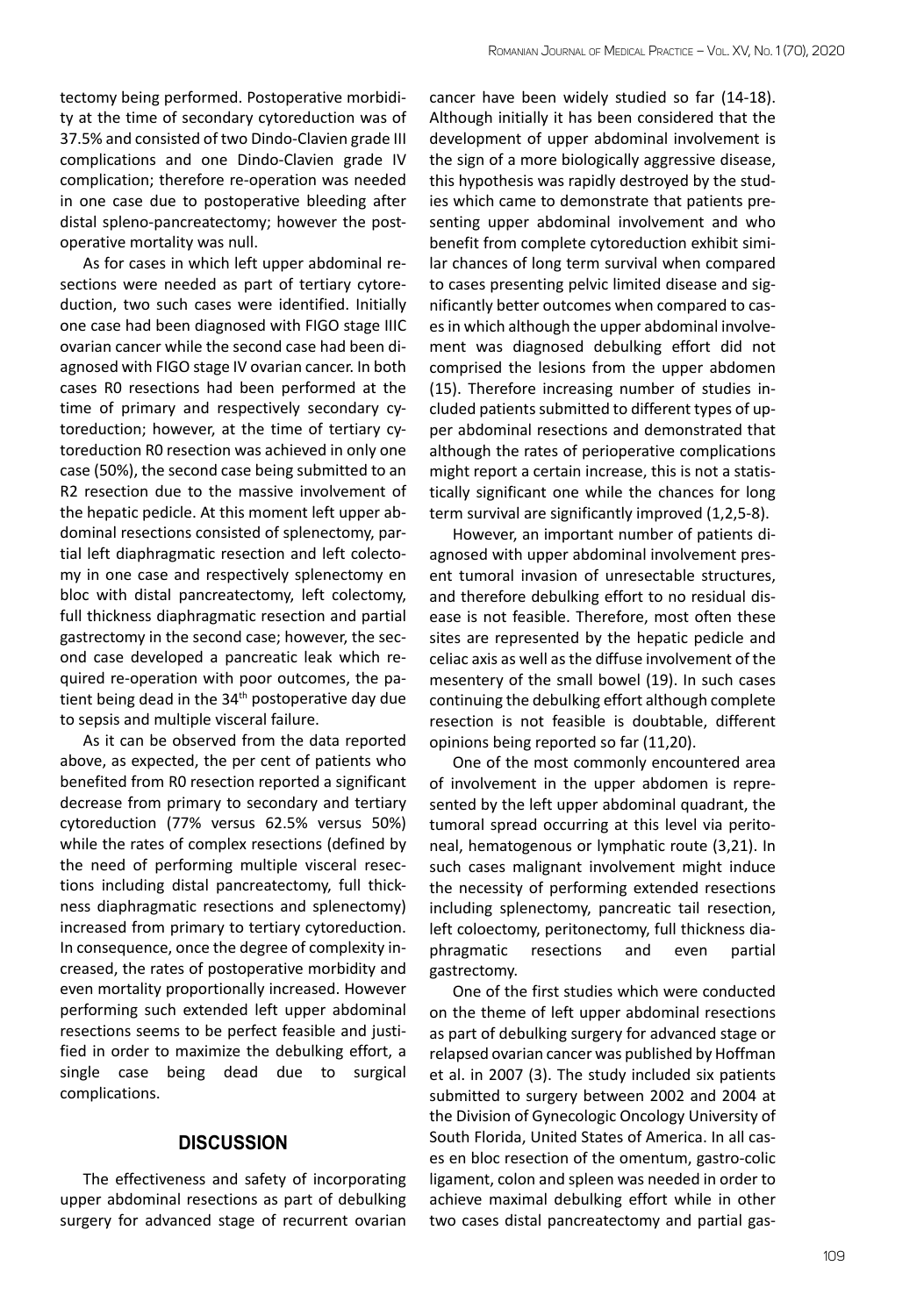trectomy were also associated. Postoperatively a single patient required re-operation while disease free interval ranged between 2 and 12 months. These preliminary data enabled the authors to conclude that in selected cases en bloc resections of the left upper abdominal tumoral involvement might improve the long term outcomes with acceptable rates of postoperative complications, especially if complete debulking is feasible (3).

Once the gestures of left upper abdominal resections were widely implemented as part of debulking surgery for advanced stage and relapsed ovarian cancer attention was focused on determining which the most important prognostic factors are for both short term and long term outcomes of these patients. Therefore, in a study conducted by Panici et al. the authors included 121 patients submitted to cytoreductive surgery with curative intent and demonstrated that increasing the complexity of the surgical procedure by adding pancreatic and diaphragmatic resections increased the length of hospital in stay while associating complex procedures such as pancreatectomy, diaphragmatic resections and hepatic and biliary surgical procedures were independent predictors for severe complications (11). Another study which was conducted on the theme of postoperative complications after extended upper abdominal resections for advanced stage ovarian cancer was conducted by Chi et al. and included 141 patients; among these patients severe complications (defined as Dindo-Clavien grade 3-5 complications) occurred in 22% of cases and were mainly related to pancreatic and diaphragmatic surgery (20).

Similarly to Panici's and Chi's studies, our data come to demonstrate that association of pancreatic resections was significantly correlated with the rates of postoperative severe complications and even death. In the meantime a significant proportion of patients included in our study developed diaphragmatic related complications (such as pleural effusions or pneumothorax) suggesting the fact that association of diaphragmatic procedures can also increase the risk of perioperative complications. However, the severity of these complications is significantly lower when compared to pancreatic surgery, conservative management being most often sufficient in order to manage them.

The fact that diaphragmatic surgery represents a crucial step as part of the cytoreductive effort has been also demonstrated in the study conducted by Fanfani et al. (22); therefore the authors underlined the fact that full thickness diaphragmatic resections were needed in 41.7% of cases submitted to primary cytoreduction, 21.6% of cases submitted to interval debulking surgery and 52.5% of cases submitted to secondary cytoreduction. Similarly to our study the necessity of performing full thickness diaphragmatic resections increased from primary to secondary cytoreduction while the most commonly encountered postoperative complication was related to the apparition of pleural effusion which was significantly associated with the need of liver mobilization and with the dimensions of the diaphragmatic disease (22).

As for the association of pancreatic surgery, it seems that this surgical procedure is an effective one in order to maximize the debulking effort in the setting of both advanced stage or relapsed disease (1,5,6,8-10,23), but is still associated with significant complication rates. Therefore, recent studies came to underline the fact that pancreatic surgery should be part of the armamentarium of oncological surgeons and gynecologists who deal with ovarian cancer patients. However these procedures should be centralized in specialized, tertiary centers in order to minimize the risk of perioperative complications. However, even in such conditions, pancreatic surgery remains one of the left upper abdominal resections which are associated with the highest risks of perioperative complications, pancreatic leaks and postoperative bleeding being the most common and fearful ones (23). In this respect, we would like to underline once again the fact that the only death which was encountered in our case series was induced by the development of a pancreatic leak after distal pancreatectomy as part of tertiary cytoreduction; in the meantime pancreatic related complications (represented by postoperative hemorrhage after distal pancreatectomy) was also responsive for the need of reoperation of another case submitted to pancreatic resection as part of secondary cytoreduction.

### **CONCLUSIONS**

Left upper abdominal resections might be needed in order to maximize the debulking effort in the setting of advanced stage and relapsed ovarian cancer. As expected, the proportion of patients who need more extensive surgical procedures in order to achieve R0 resection increase with the number of attempts of debulking surgery while the feasibility of complete debulking decreases as the number of attempts increases. In the meantime the risk of developing postopera